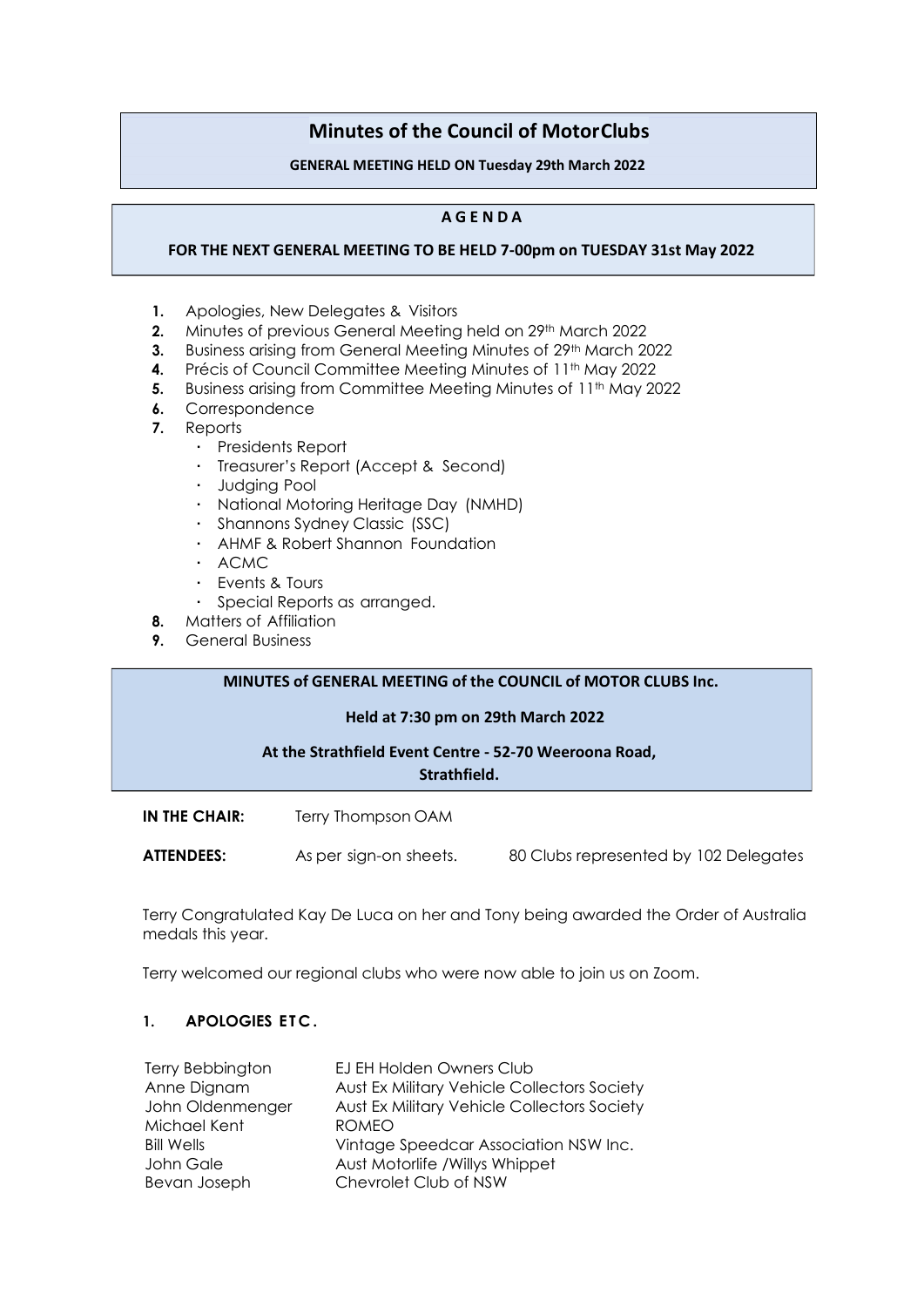| Ern Mitchell     | <b>Blue Mountains Motoring Club</b>   |
|------------------|---------------------------------------|
| Geoffrey Cassano | Camaro Firebird Owners Club           |
|                  |                                       |
| Mick Wasson      | Chrysler Restorers Club               |
| John Steward     | HD/HR Holden Club                     |
| John Elmes       | Jaguar Drivers Club/Rolls Royce       |
| Dave Wiggins     | Jamberoo Valley Classic Vehicles Club |
| Dion Coward      | Leisure Coast Car Enthusiast Club     |
| Bob Bradshaw     | Mini Car Club                         |
| Dave Fletcher    | Morgan Owners Club                    |
| Dale Robertson   | Morris Minor Picnic Club              |
| David Livian     | <b>Mustang Owners</b>                 |
| P Macken         | NSW Torana Club                       |
| Michael Sidney   | R&S Valiant Car Club                  |
| Mike Todd        | Western Sydney Historical Truck Club  |
| Anela Economides | Midweek Muscle Car Club               |
|                  |                                       |
| NEW BELEA ATEC.  |                                       |

#### **NEW DELEGATES:**

| John Hewitt      | Veteran Car Club         |
|------------------|--------------------------|
| Lou Mercieca     | FB EK Holden Car Club    |
| Darrell Landrebe | American Muscle Car Club |

## **VISITORS:**

| 3 attendees       | Classic Garage Illawarra Inc |
|-------------------|------------------------------|
| Mark Shernan      | Inner West Minis Club        |
| Matthew Symington | Tech support                 |

#### **2. GENERAL MEETING MINUTES**

The Minutes of the **General Meeting** held on **30th November 2021** were noted as circulated on the CMC Website and Preserve.

| <b>Accepted:</b> Evan Jones | ARDC                                              |         |
|-----------------------------|---------------------------------------------------|---------|
|                             | <b>Seconded:</b> Tony O'Donnell Lancia Motor Club | Carried |

- **3. BUSINESS ARISING FROM THE GENERAL MEETING MINUTES** of 30<sup>th</sup> November 2021
	- Nil
- **4. PRECIS OF COMMITTEE MEETING MINUTES** of 12<sup>th</sup> January 2022, was noted as circulated on the CMC Website and Preserve.

| <b>Accepted:</b> Kay De Luca | Leyland P76 Owners                                |         |
|------------------------------|---------------------------------------------------|---------|
|                              | <b>Seconded:</b> Tony O'Donnell Lancia Motor Club | Carried |

**4a. BUSINESS ARISING FROM COMMITTEE MEETING MINUTES** of 12th January 2022

Trial of Zoom for Regional Clubs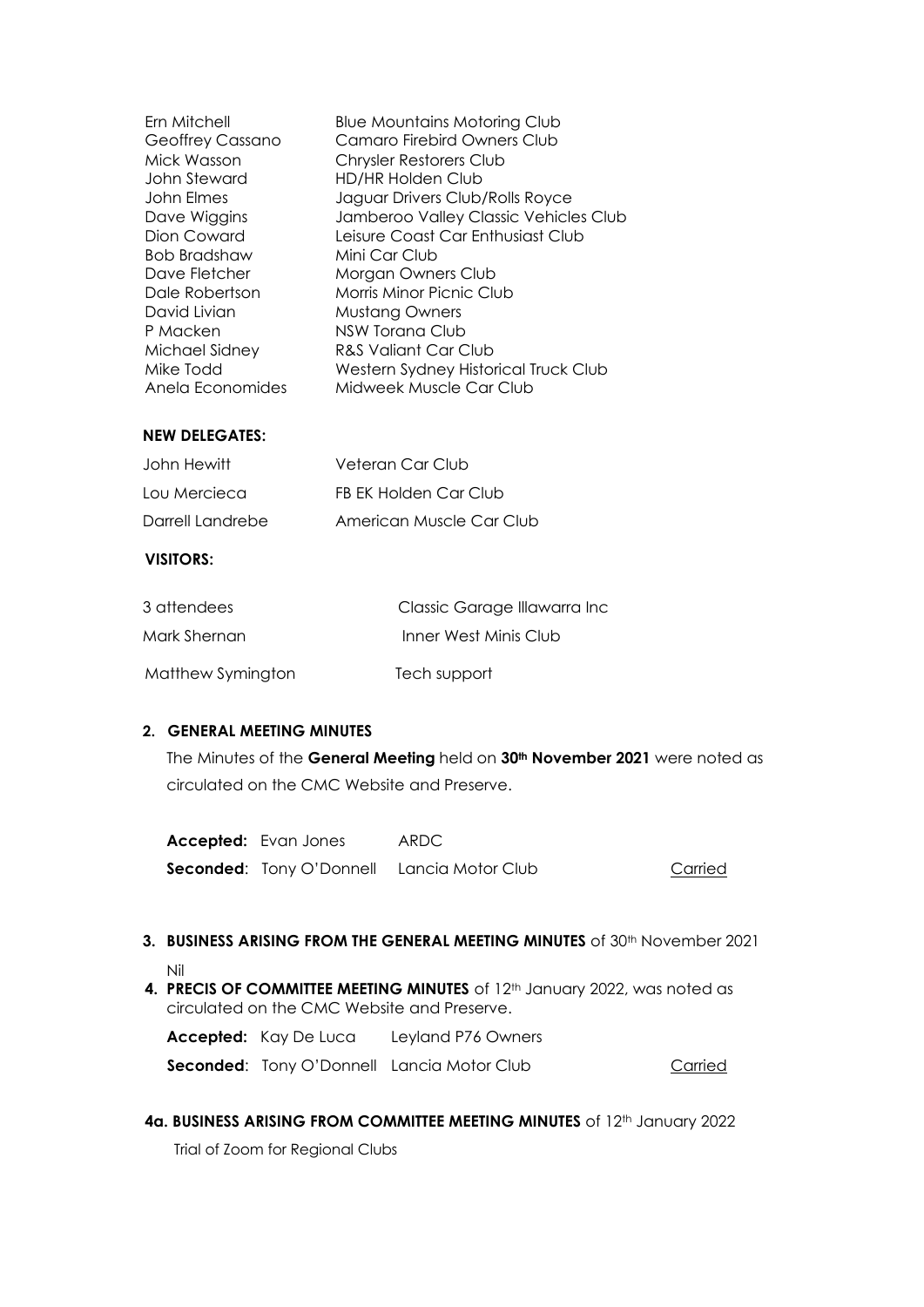#### **5. PRECIS OF COMMITTEE MEETING MINUTES** held 9th March 2022, and circulated.

T. Thompson reported:

All members were present.

Some clubs still have not sent in the 2022 Affiliation forms, as renewal is free, not sure why this has not been done.

Secretary had received numerous emails, phone calls, etc.

Correspondence included affiliation forms, bank statements, etc., also a calendar from the SAAB club with no postage, so CMC had \$4.80 to pay.

New CMC post box at North Rocks, but CVS is still at the Bexley address.

SSC discussed regarding minor changes, Reminder that Members are responsible for keeping last year's entry tickets safe, as they are to be used this year.

Bruno has now taken ownership of the Gmail accounts. Facebook averaging 220,000 views per month, including some from other countries.

Boyd had been approached re fines regarding towing trailers. The law was if trailer had a winch, then the driver needed a tow truck licence. Rule was adjusted in 2020 and car trailers were made exempt, however if towing for payment, can still be applied.

Discussed David Brown, and his study of "in car" distractions.

A Hwy Police Officer in the Richmond area has had an active defect regime on CVS vehicles, and has been looking into the legalities with CVS vehicles and allowed modifications. As a result, the TfNSW CVS forms are being reviewed, to make it clearer that the club and the person who is signing that the vehicle meets the criteria are the responsible parties should there be an issue.

| <b>Accepted:</b> Tony O'Donnell | Lancia Motor Club |
|---------------------------------|-------------------|
| <b>Seconded:</b> Lester Gough   | Aston Martin Club |

#### **5g. BUSINESS ARISING FROM COMMITTEE MEETING MINUTES** of 9<sup>th</sup> March 2022.

Change of CMC mailing address.

#### **6. Correspondence 12th January to 29<sup>h</sup> March, 2022:**

- Numerous emails, phone calls, e magazines etc.
- 3 Affiliation Renewal Forms
- 2 Bendigo Bank Statements
- Dapto Classic Car Club SSC Application 10 vehicles with a cheque for \$250.00
- 1 Calendar
- 19 Car Club Magazines
- Aust Post PO Box Renewal Invoice
- Letter from the National Trust re the Paul Butler Bequest
- Letter from Aust Sporting Car Club, will now send magazines by email.
- Letters from Aust Post notifying re cancellation of our GPO Box and redirection of mail to new PO Box address.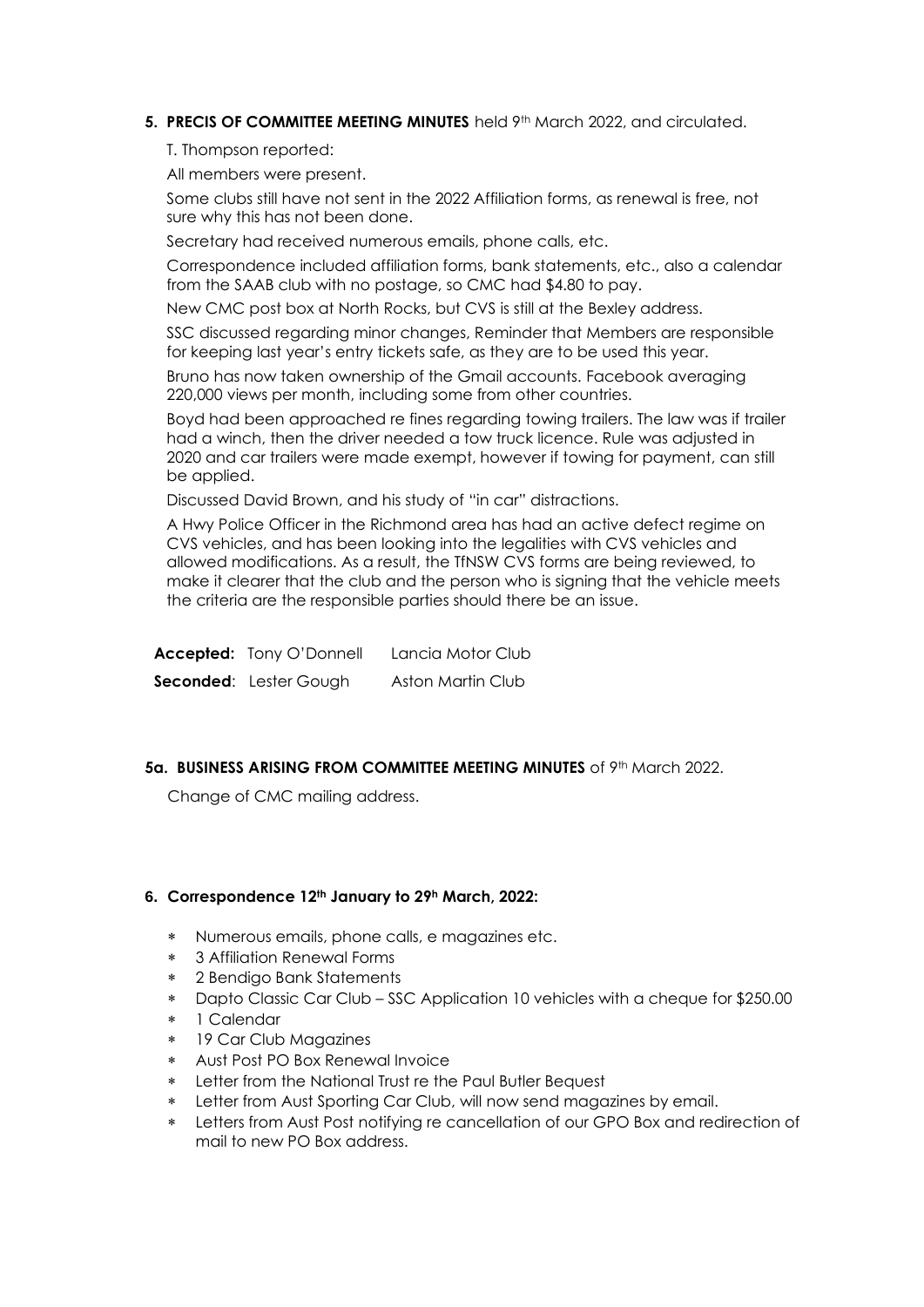### **7. REPORTS**

#### **Presidents Report – T Thompson**

- Draft period options and accessories list to be removed from TfNSW website and be replaced with a document which will make the Clubs responsible for the decisions made; originality will be the main point considered. A clause "fit for purpose" to be added to help clarify what is allowed on body changes. Vehicles modified under VSI 6, are ineligible for HVS, should be CVS.
- VSWG pointed out that if you are fined for not signing your logbook, you may be able to have the fine removed, however loss of points remains. Australian Design Rules (ADR) are to rule over others. Suggestions that the Rally Scheme to cover motor racing vehicles.
- Historic and Classic Car Industry Working Group (HCCIWG) breakdown of membership. Discussions confirming the VSI 6 are considered modifications, more than 20% power increase allowed requires engineers certificate, VSI 9 are only for modified vehicles. HVS/CVS only 28 vehicles last year recorded as defected of the 60,000 vehicles registered.
- Conditional Number plates New plates are coming, but the old plates remain valid, so you do not need to change them over. They should be available after May, awaiting testing at Crash Lab for scanning and visibility.
- Novelty or adhesive number plates, or number plates ordered on line are ILLEGAL. \$600 fine and 3 demerit points for displaying incorrect number plate.
- Clubs should be using Pink Slips for HVS vehicles, inspectors cannot test brakes & safety of the vehicles. Declarations should be used for older and prewar vehicles.
- Some Service NSW operators are leaving the Engine numbers off the registration papers when processed. They must include the engine number, and members need to insist that they put the numbers on their paperwork.

#### **Treasurers Report - K. De Luca**

K. De Luca read and tabled the Financial Report for the period 30/11/21 to 29/03/22.

Kay also mentioned we have 224 Clubs affiliated at present, reminder to those clubs who have still not sent in their forms.

CMC also have 1457 vehicles on CVS.

| Accepted: | Evan Jones | ARDC                  |         |
|-----------|------------|-----------------------|---------|
| Seconded: | Ted Ashton | 48 & FJ Holden Owners | Carried |

#### **Judging Pool - T. Bebbington**

The Judging Pool supplied 4 Judges for the very successful Mini's Down Under show recently, at Rosehill Racecourse.

At present they also have bookings for 2 more events, NMHD at Berry in May, and the SSC in August.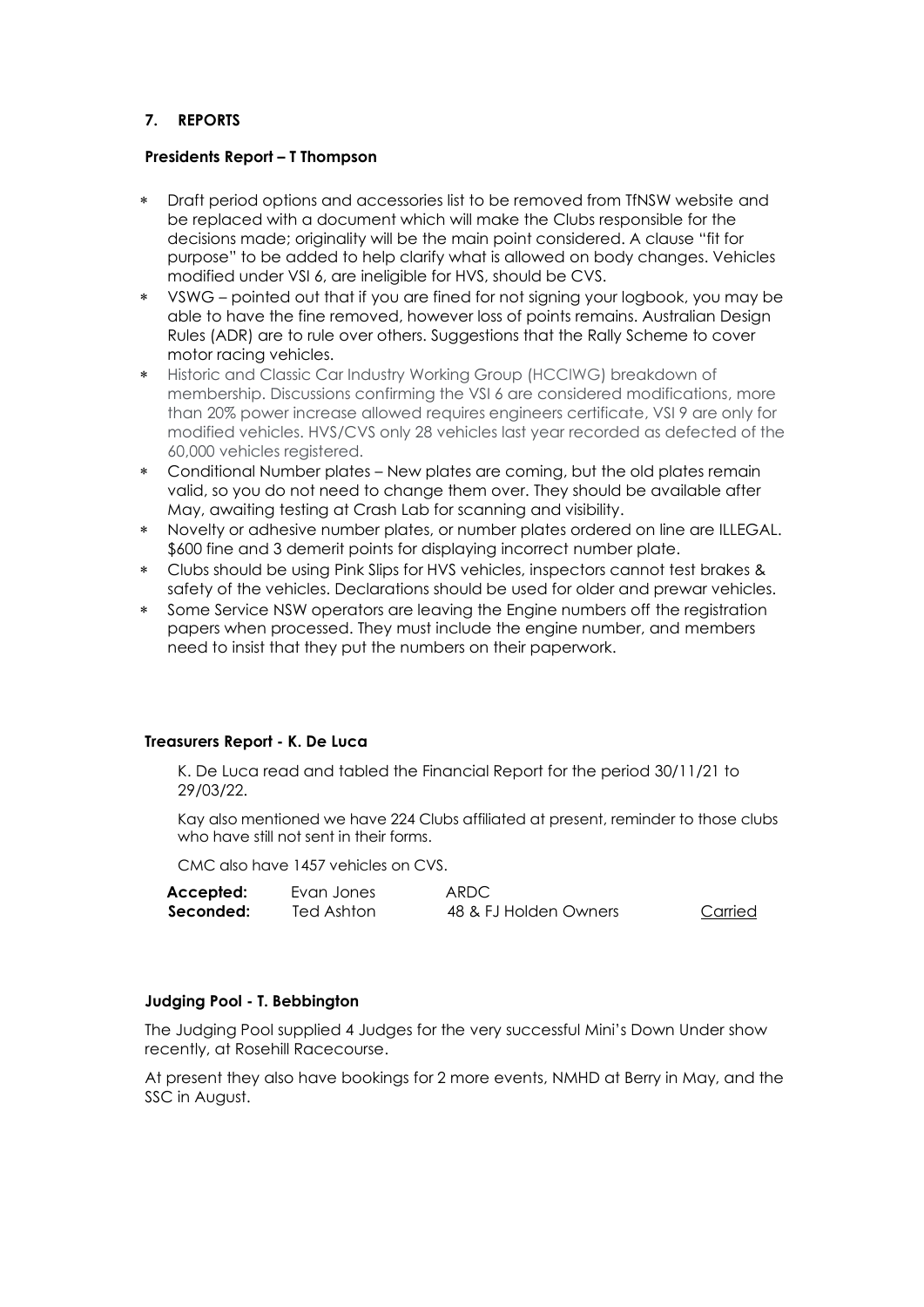#### **National Motoring Heritage Day – 15th May 2022**

At Present we have been informed of the below events welcoming clubs to join them. Please check our website/Facebook for more venues & details as notified, or go direct to the venue's websites.

- Museum of Fire
- Fagan Park
- Magic Metal Motoring "Hobby show" at Kurrajong, including Cars, Tractors, etc.
- Berry's show, prizes for best dressed.
- Campbelltown Steam and Machinery Museum

#### **Shannons Sydney Classic SSC– 14th August 2022**

- Numbers have been allocated, lots of cars in E2.
- Car Clubs have been sending in their anniversary details, and requesting pit lane spots. Clubs that have still to notify us should send the information through to Kay DeLuca.
- For Clubs that had anniversaries last year with cars on pit lane, refunds are available, please contact Kay for process. If clubs wish to keep the numbers attending, pit lane ticket can be exchanged for E2 tickets. Pit Lane spaces are only available for Anniversaries that fall in 2022.
- For anyone interested in Garage Hire, please contact Andrew Slender at ARDC.
- AMHF has spoken about having a band or music group near their offices at SSC. CMC to organise.
- Building approval for the area behind Grandstand is close.
- Terry Bebbington has sent emails to everyone who had cars entered in last years Concours, if you have not been contacted, please contact him direct.

### **WEBSITE / FACEBOOK**

\* Both going well

#### **AHMF/RSF**

- Having issues sorting out Committee Positions
- \* AHMF AGM is now set for 17/18<sup>th</sup> September 2022, CMC are hosting. To be held at the Alpha Hotel, Eastern Creek.
- Difficulty closing 2 bank accounts with less than \$30 between them, as NAB needs all signatories at the bank together, and 2 of the 3 are in other states.

#### **ACMC**

No meetings have been held.

#### **Events & Tours - L. Titcume**

Lynelle Titcume reported she is looking at starting up some local tours and events as we open up more.

Europe tour will still go ahead, but waiting for the world to be a little safer. Lynelle suggests people can use this time to save up and join them, most probably in 2025.